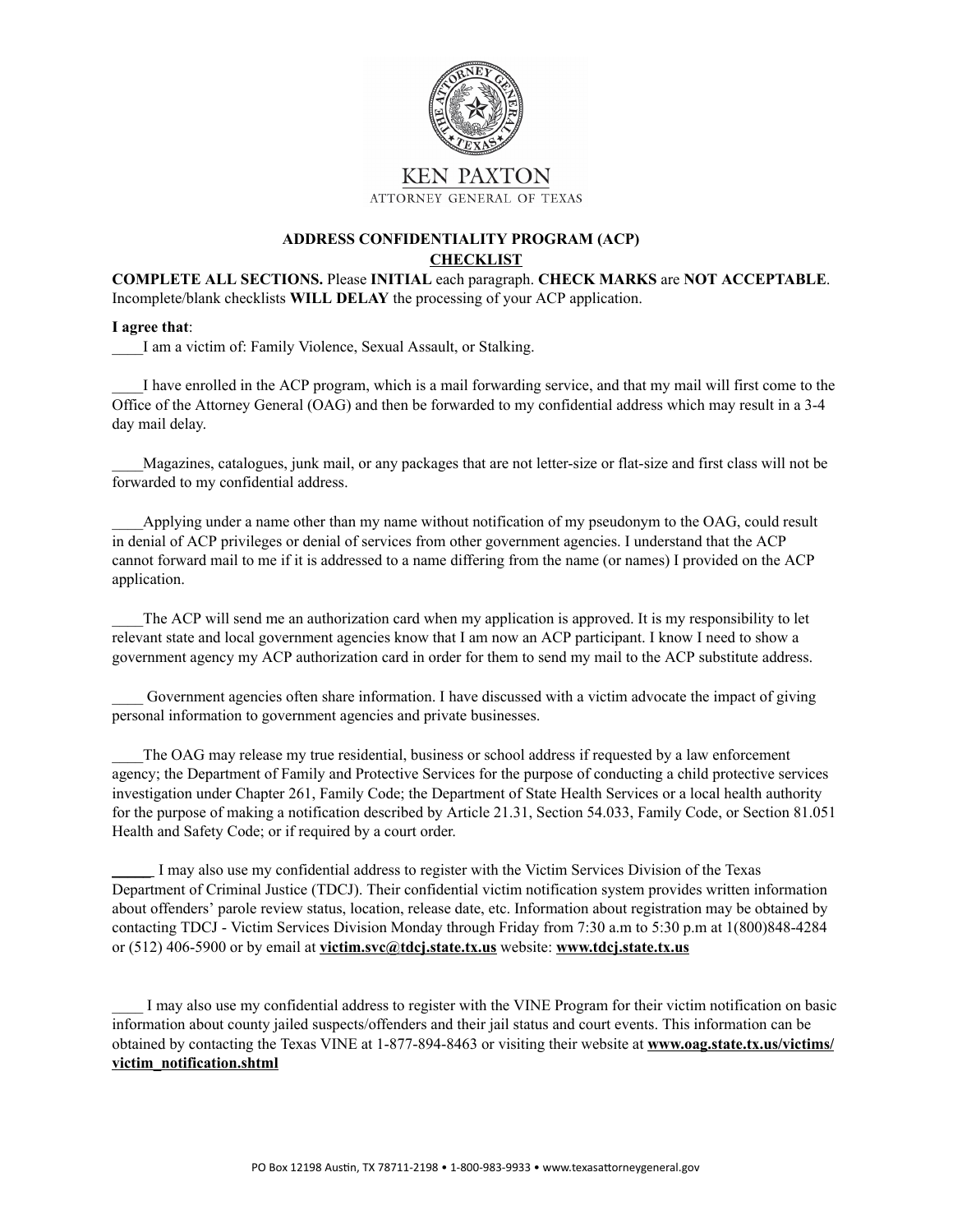I agree that if I should have any questions about the ACP affecting my:

- Driver's License I should visit the Department of Public Safety's website at **www.txdps.state.tx.us** for instructions on change of address procedures. I will need to visit my local driver's license office in person to request a change of address and present my ACP card.
- Voter Registration If you are a US citizen, you are entitled to register to vote and receive ballots by mail through your temporary address while in the program. If you choose to register to vote, you will need to register in person. Contact the Secretary of State either toll-free at 1-800-252- VOTE (8683) or via their website at **www.sos.state.tx.us** for additional information.

State law and local school policies require school districts and open-enrollment charter schools to use information regarding the location of a student's residence to make determinations regarding a student's eligibility to enroll, appropriate campus assignment, and transportation eligibility. If I choose not to disclose my actual residential address to a district or charter, I understand that I will need to use an alternate method to verify my child's eligibility for enrollment, campus assignment, and/or transportation. I agree to consult with an appropriate district or charter school administrator or the administrator's designee regarding these matters. By the beginning of the 2008-09 school year, the OAG expects to have available forms and/or guidance to assist in the certification of eligibility for public school enrollment and school transportation service. For general information regarding state laws relating to eligibility for school enrollment and transportation, I may contact the Texas Education Agency (TEA) Office of General Inquiry at (512) 463-9290.

I understand that public schools routinely designate certain student information, including names and addresses, as "directory information" that is available to the public and I have the right to object to the release of my child's directory information. My child's school can provide me with information regarding which information is designated directory and the proper procedure for notifying the school of an objection to the release of such information.

My participation in the ACP will be cancelled if:

- Participant knowingly makes a false statement on an application to the OAG,
- Participant's mail forwarded to the participant by the OAG is returned undeliverable on at least four (4) consecutive occasions,
- Participant changes the participant's true residential address as provided in the application filed by the participant and does not submit an OAG Change of Address form notifying the OAG at least ten (10) business days before the date of the address change,
- Participant changes the participant's name,
- Participant requests cancellation of participation in the ACP.

\_\_\_\_\_ That refusing to accept forwarded mail will not allow me to avoid my legal responsibilities. In addition to the above, I hereby designate the Office of the Attorney General as my legal agent for service of process and receipt of mail. If the ACP accepts service of process or signs for certified mail addressed to me, it is as if I have received the documents, regardless of whether or not the ACP can get them to me. I authorize the Office of the Texas Attorney General to act on my behalf or in my place for service of process and receipt of mail.